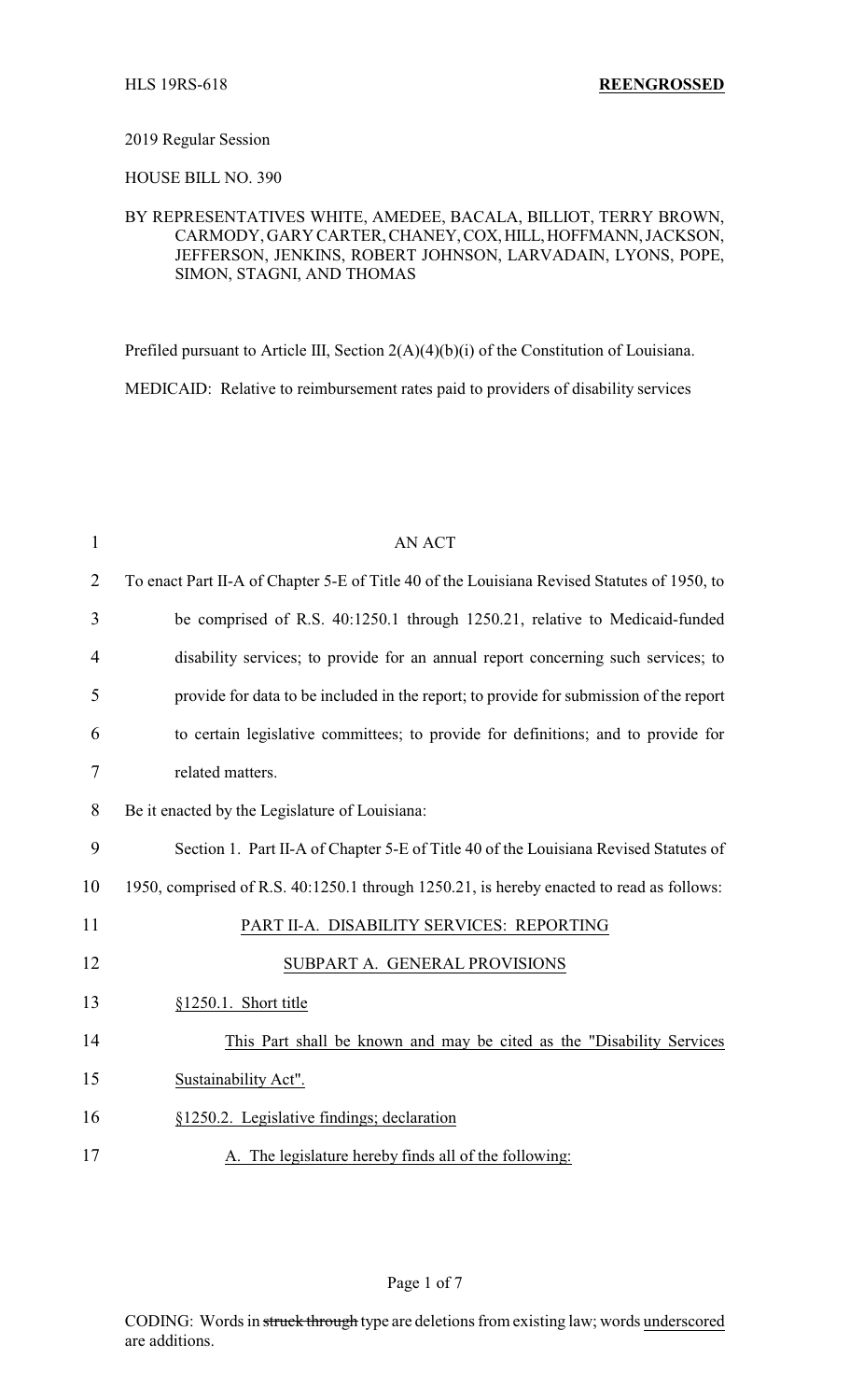| $\mathbf{1}$   | Access to quality services for persons with developmental, intellectual,<br>(1)           |
|----------------|-------------------------------------------------------------------------------------------|
| $\overline{2}$ | adult-onset, or physical disabilities furnished by private providers is essential for the |
| 3              | health, safety, and well being of those persons.                                          |
| 4              | Reliable and sufficient Medicaid reimbursement rates for private<br>(2)                   |
| 5              | providers are necessary to create and maintain a sustainable statewide system of          |
| 6              | services for eligible individuals with disabilities.                                      |
| 7              | (3) A statewide system of services is sustainable only if reimbursement rates             |
| 8              | are sufficient to enlist providers in numbers great enough to allow eligible              |
| 9              | individuals a choice among different providers who are capable of delivering quality      |
| 10             | services that will meet the assessed needs of those individuals in a timely manner.       |
| 11             | B. The legislature hereby declares that this state must take steps to foster and          |
| 12             | maintain a robust network that attracts and retains quality providers which are           |
| 13             | capable of maintaining a stable workforce and are sufficient in number to allow for       |
| 14             | meaningful choices among providers by individuals eligible to receive disability          |
| 15             | services.                                                                                 |
| 16             | §1250.3. Definitions                                                                      |
| 17             | As used in this Part, the following terms have the meaning ascribed to them               |
| 18             | in this Section:                                                                          |
| 19             | "Department" means the Louisiana Department of Health.<br>(1)                             |
| 20             | (2) "Methodology" means the aggregate of methods, principles, assumptions,                |
| 21             | variables, factors, and procedures used to determine a reimbursement rate.                |
| 22             | "Provider" means a person, public agency, nonprofit corporation, or a<br>(3)              |
| 23             | for-profit business entity that provides services under a contract or other agreement     |
| 24             | with the department.                                                                      |
| 25             | "Rate" means the amount of money per unit of time for a Medicaid<br>(4)                   |
| 26             | service performed or the amount of money for a Medicaid service performed for a           |
| 27             | flat fee, such as a per diem.                                                             |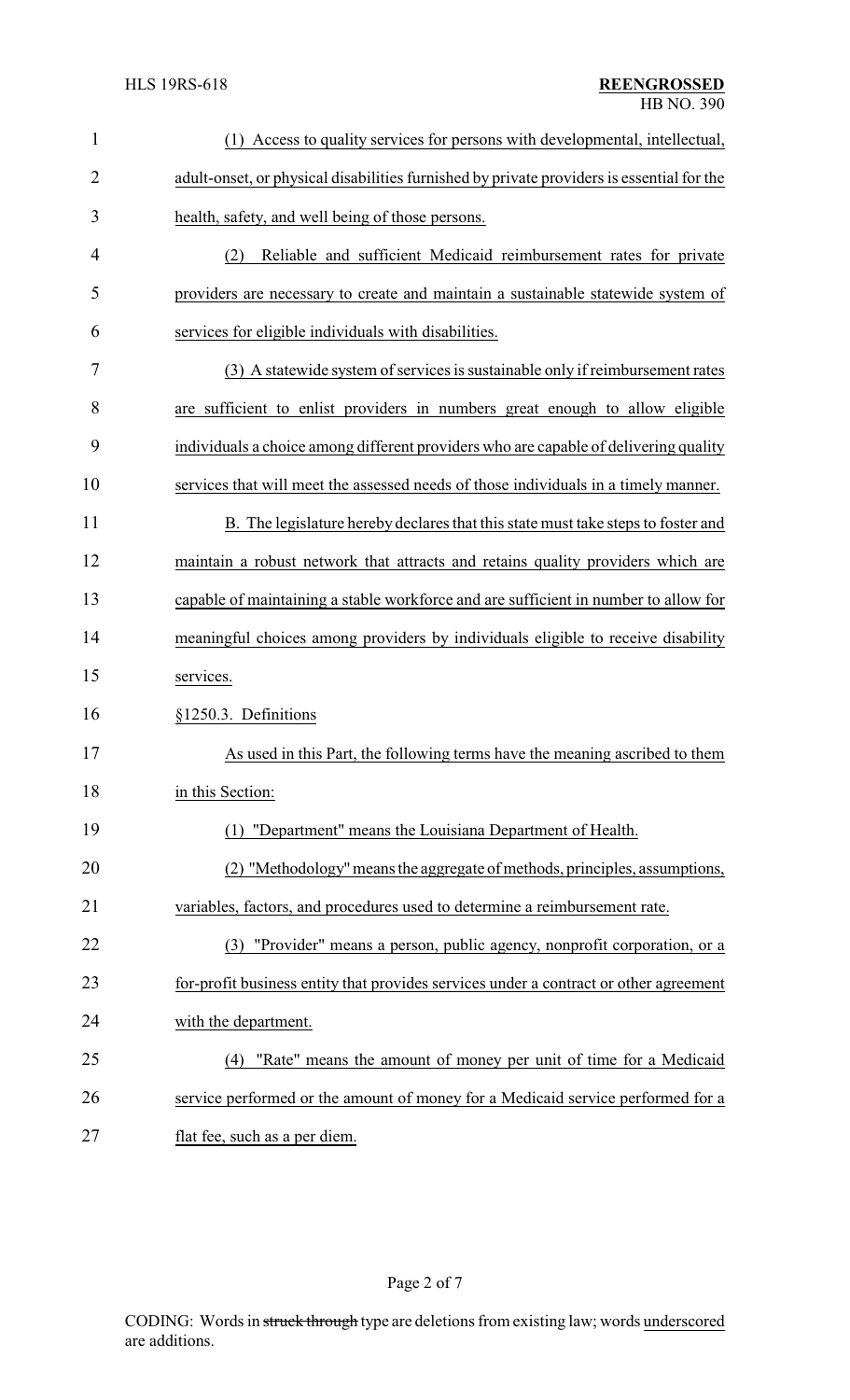| $\mathbf{1}$   | "Rebasing" means using cost report information to adjust Medicaid<br>(5)                |
|----------------|-----------------------------------------------------------------------------------------|
| $\overline{2}$ | reimbursement rates to the level dictated by the Medicaid reimbursement                 |
| 3              | methodology for each covered service.                                                   |
| 4              | (6) "Reimbursement" means payment for a Medicaid service in accordance                  |
| 5              | with a specified rate.                                                                  |
| 6              | "Service" means a home- or community-based service, intermediate care                   |
| 7              | facility service, or support coordination service provided to a recipient by a provider |
| 8              | under a contract or other agreement with the department.                                |
| 9              | SUBPART B. MONITORING                                                                   |
| 10             | §1250.11. Monitoring for adequacy and quality of services                               |
| 11             | The department shall maintain reliable data in a form that permits                      |
| 12             | ongoing monitoring of trending factors that may affect the sufficiency of rates. Such   |
| 13             | factors may include, without limitation, trends in cost of living and other economic    |
| 14             | indexes, wage rates, and changes in regulatory and policy requirements affecting        |
| 15             | provider costs.                                                                         |
| 16             | B. The department may require reasonable, periodic financial reports from               |
| 17             | providers as needed to ensure the availability of reliable cost data. The department    |
| 18             | shall consult and collaborate with providers to develop reasonable financial reporting  |
| 19             | requirements.                                                                           |
| 20             | §1250.12. Annual review of rates                                                        |
| 21             | The department may conduct annual reviews of all rates by service category              |
| 22             | and shall make a determination of the level of sufficiency of each rate based on a      |
| 23             | review of all pertinent data.                                                           |
| 24             | SUBPART C. REPORTING                                                                    |
| 25             | §1250.21. Annual report                                                                 |
| 26             | The department shall submit an annual report concerning disability                      |
| 27             | service provider rates to the House Committee on Appropriations, the Senate             |
| 28             | Committee on Finance, and the legislative committees on health and welfare no later     |
| 29             | than forty-five days prior to the convening of each regular session of the Legislature  |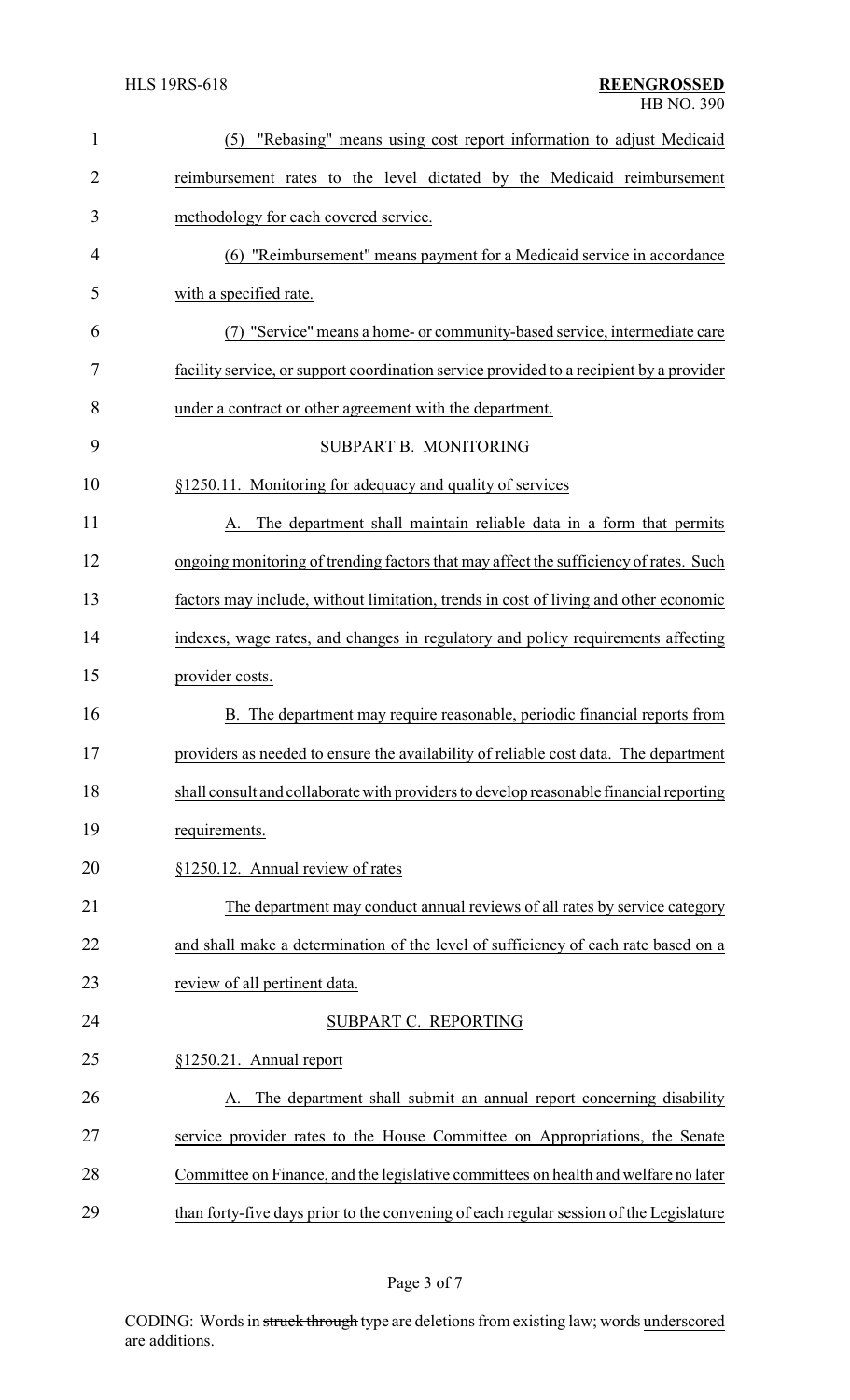| $\mathbf{1}$   | The report shall include, without limitation, all of the following<br>of Louisiana.    |
|----------------|----------------------------------------------------------------------------------------|
| $\overline{2}$ | information:                                                                           |
| 3              | (1) Any changes within the previous twelve months to the Medicaid rate                 |
| 4              | methodology for disability services and the current Medicaid rates for those services. |
| 5              | (2) The date of the last rebasing of Medicaid rates for intermediate care              |
| 6              | facilities for people with developmental disabilities and any future dates on which    |
| 7              | those rates are due to be rebased.                                                     |
| 8              | (3) The amount of funding that would be required for an annual adjustment,             |
| 9              | based on the inflation index, to Medicaid rates for disability services.               |
| 10             | (4) The health market basket inflation index used in calculating the amount            |
| 11             | of funding that would be needed for an annual adjustment of Medicaid rates for         |
| 12             | disability services.                                                                   |
| 13             | (5) Any proposed changes to the methodology for determining Medicaid                   |
| 14             | rates for disability services.                                                         |
| 15             | B. Upon request of any legislative committee identified in this Section, the           |
| 16             | secretary of the department or his designee shall appear in person before the          |
| 17             | committee to present the report required by this Section.                              |

## DIGEST

The digest printed below was prepared by House Legislative Services. It constitutes no part of the legislative instrument. The keyword, one-liner, abstract, and digest do not constitute part of the law or proof or indicia of legislative intent. [R.S. 1:13(B) and 24:177(E)]

| HB 390 Reengrossed | 2019 Regular Session | White |
|--------------------|----------------------|-------|
|                    |                      |       |

**Abstract:** Requires the La. Department of Health to monitor and report to the legislature on Medicaid reimbursement rates paid to providers of Medicaid-funded services for people with disabilities.

Proposed law requires the La. Department of Health (LDH) to maintain reliable data in a form that permits ongoing monitoring of trending factors that may affect the sufficiency of reimbursement rates paid to providers of Medicaid-funded services for people with disabilities.

Proposed law allows LDH to require reasonable, periodic financial reports from providers as needed to ensure the availability of reliable cost data. Requires the department to consult and collaborate with providers to develop reasonable financial reporting requirements.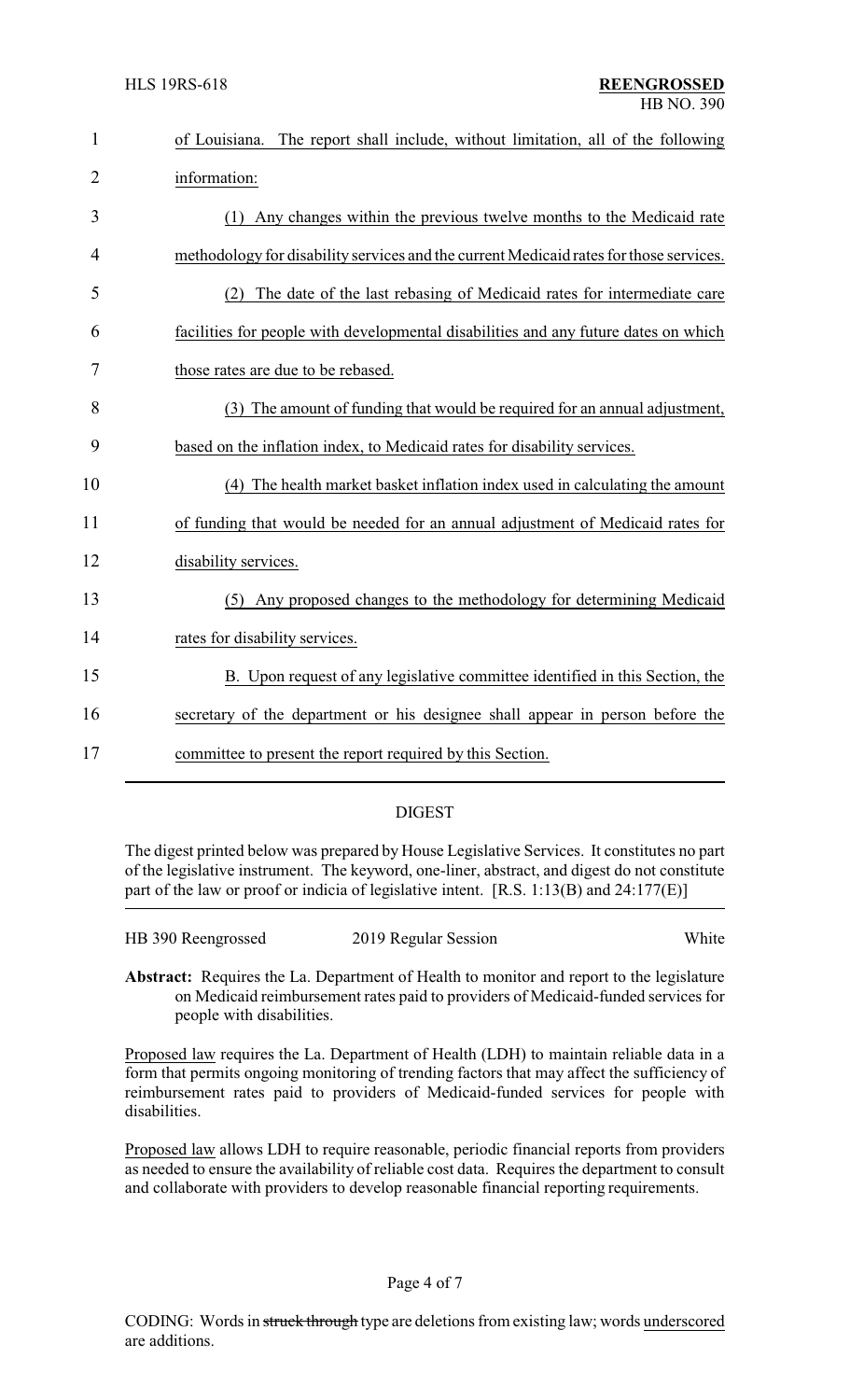Proposed law authorizes LDH to conduct annual reviews of all Medicaid reimbursement rates by disability service category and make a determination of sufficiency of each rate based on a review of all pertinent data.

Proposed law requires LDH to provide a written report concerning Medicaid reimbursement rates for disability service providers to the House Committee on Appropriations, the Senate Committee on Finance, and the legislative committees on health and welfare no later than 45 days prior to the convening of each regular session of the legislature. Specifies content that the department shall include in the report.

(Adds R.S. 40:1250.1-1250.21)

Summary of Amendments Adopted by House

- The Committee Amendments Proposed by House Committee on Health and Welfare to the original bill:
- 1. Revise the short title of proposed law to provide that it shall be known as the "Disability Services Medicaid Reimbursement Rate Act".
- 2. Delete legislative finding from proposed law indicating that, historically, instabilities in provider networks and systems of services in various states resulted in decades of litigation in federal courts challenging reimbursement rates set by state Medicaid agencies for providers of disability services.
- 3. Delete proposed law providing that its intent is to supplement the requirements of Medicaid law applicable to reimbursement rates for services provided to persons with disabilities.
- 4. Delete provisions relative to construction of proposed law.
- 5. Replace all instances of "age-related disability" with "adult-onset disability".
- 6. Replace all instances of "direct support professional" with "direct service worker".
- 7. Replace all instances of "personal planning" with "person-centered planning".
- 8. Specify that certain services and reimbursement rates referred to in proposed law are Medicaid services and reimbursement rates.
- 9. Delete proposed law requiring the La. Department of Health (LDH) to consider innovative rate and payment structures designed to promote improvements in quality, adequacy, access, and sufficiency, and develop measures to assess the effectiveness of such rate and payment structures.
- 10. Revise proposed law relative to establishment of rate methodologies to require that LDH establish all new rates or changes to rates by a methodology that specifies and describes all factors, procedures, methods, and data used or considered in developing the respective rates.
- 11. Delete proposed law stipulating that no cost data that is more than two years old shall be deemed reliable.
- 12. Delete proposed law requiring LDH to ensure that its rates for disability services satisfy the following conditions: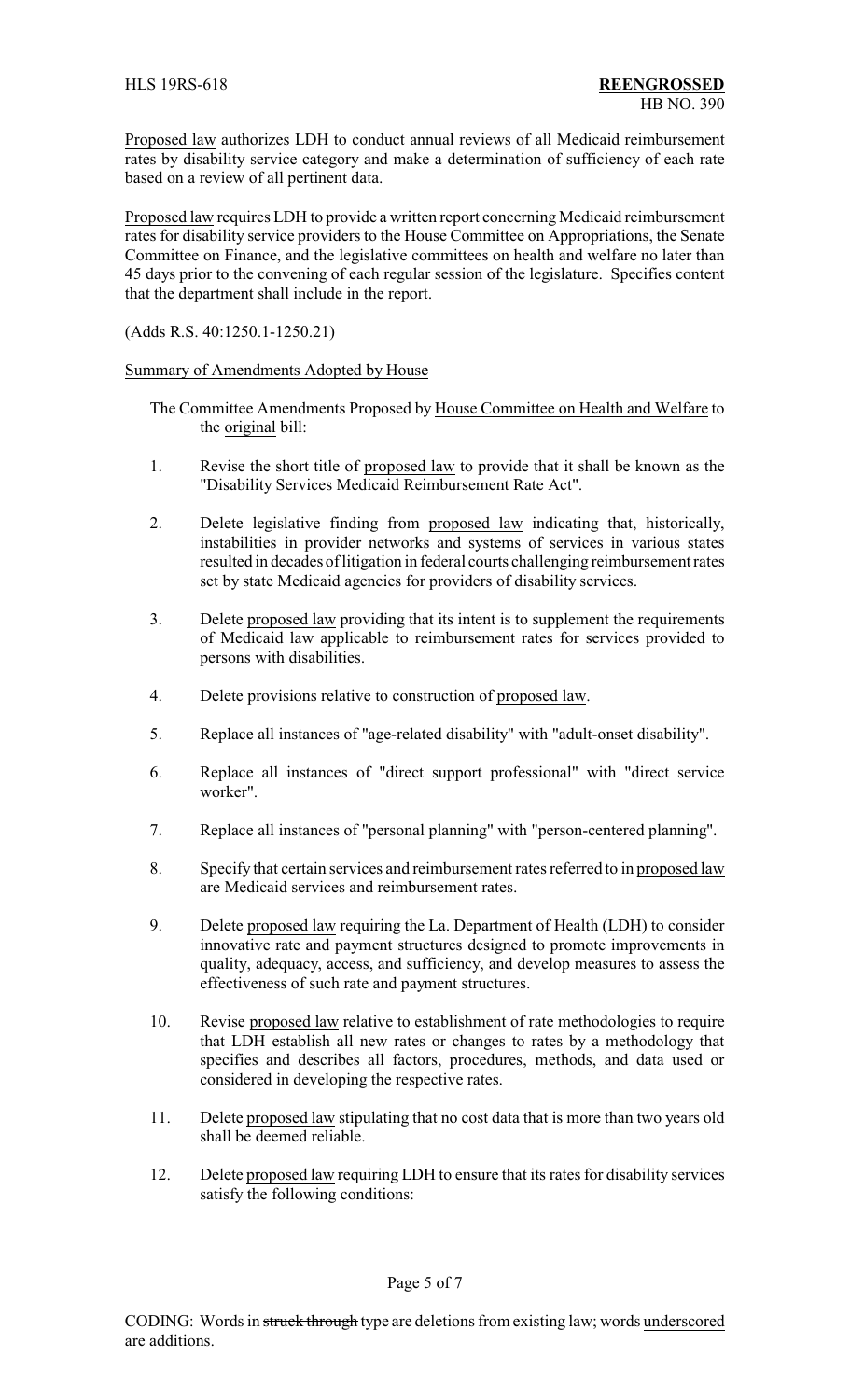- (a) The rates allow services to be provided in the most integrated setting for recipients, consistent with the holdings of the Supreme Court in *Olmstead v. L.C.,* 527 U.S. 581 (1999), and the Americans with Disabilities Act.
- (b) The rates are sufficient to enlist a range of willing providers who are able to retain a qualified and stable workforce and take into account all other applicable workforce measures provided in proposed law.
- (c) The rates are subject to a review process that includes input from stakeholders and assesses the adequacy of access to services financed by the rates.
- 13. Stipulate that the LDH rates for disability services be developed such that they can be incorporated consistently in Medicaid 1915(c) waivers and Medicaid managed care programs.
- 14. Stipulate that implementation of any new Medicaid reimbursement methodology shall be contingent upon approval by the Centers for Medicare and Medicaid Services and the Joint Legislative Committee on the Budget.
- 15. Prohibit LDH from implementing any new Medicaid reimbursement rate pursuant to proposed law unless the legislature makes a specific appropriation for such purpose.
- 16. Delete requirement that LDH maintain reliable data in a form that permits ongoing monitoring of certain factors that may be indicators of the adequacy of access to and quality of services that are subject to reimbursement rates.
- 17. Delete a requirement that LDH conduct annual review of all rates by service category and instead authorize the department to conduct such reviews.
- 18. Delete requirements that LDH do the following:
	- (a) Rebase rates at least once every two years using the most recent audited cost report data available per the prescribed reimbursement methodology calculations for each covered service.
	- (b) Trend reimbursement rates forward annually for all years between rate rebasing using the appropriate health market basket inflation index.
- 19. Revise reporting requirements provided in proposed law to require that LDH provide a written report concerning disability service provider rates to the House Committee on Appropriations, the Senate Committee on Finance, and the legislative committees on health and welfare no later than 45 days prior to the convening of the 2020 R.S., and to specify the content of the report.
- 20. Make technical changes.

## The House Floor Amendments to the engrossed bill:

- 1. Change the short title of proposed law from the "Disability Services Medicaid Reimbursement Rate Act" to the "Disability Services Sustainability Act".
- 2. Delete proposed law indicating that its purpose is to provide for a reliable legal framework to guide the La. Department of Health (LDH), or any successor state Medicaid agency, in setting reimbursement rates for providers of disability